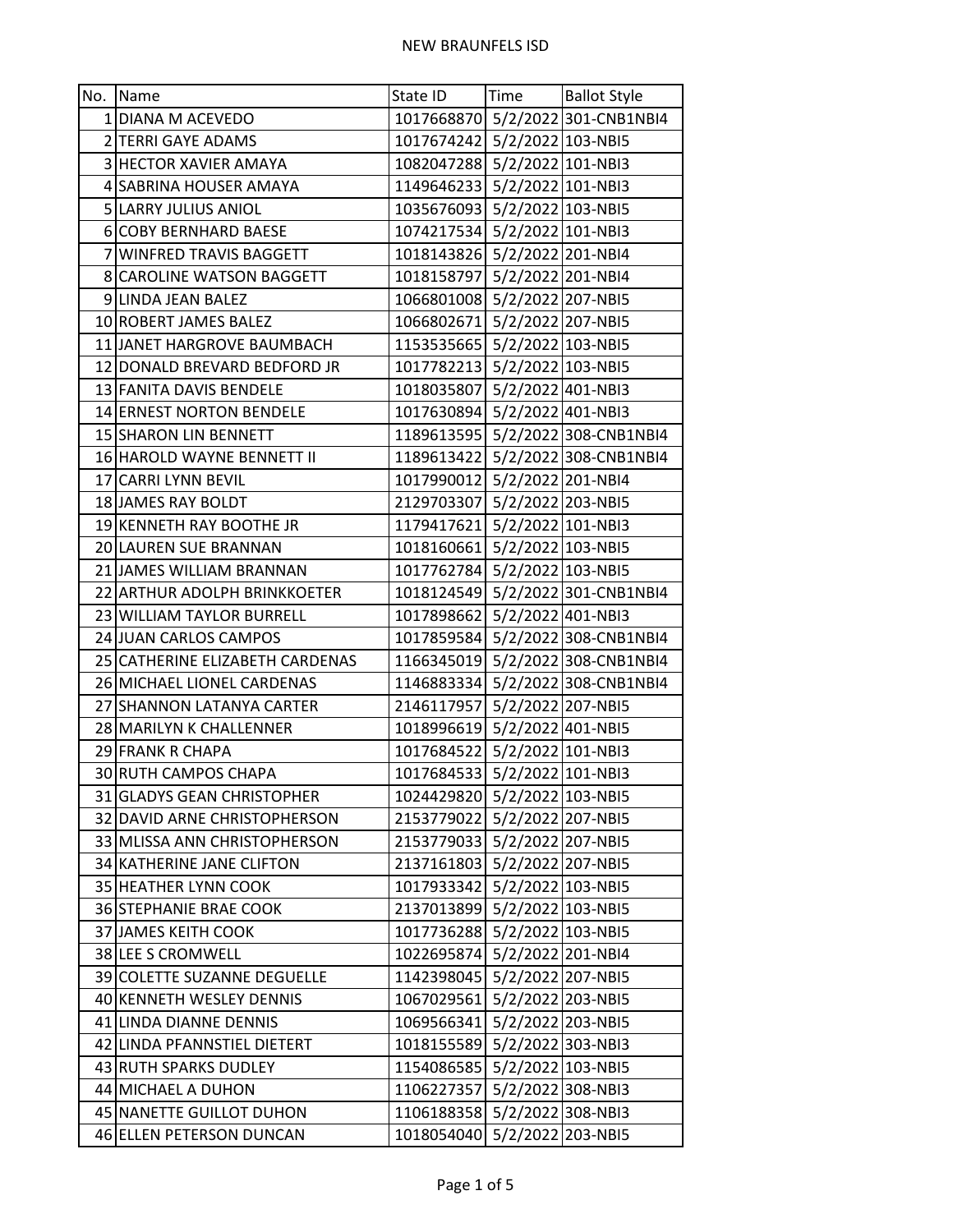| 47 BARBARA EASTWOOD            | 1017762797 5/2/2022 103-NBI5 |                                  |
|--------------------------------|------------------------------|----------------------------------|
| 48 JOHN B ELLIOT II            | 1101961776 5/2/2022 103-NBI5 |                                  |
| 49 ROGER WILLIAM ELLIOTT       | 1018030483 5/2/2022 101-NBI3 |                                  |
| 50 THOMAS ANTHONY ESCAMILLA    |                              | 1018154070 5/2/2022 301-CNB1NBI3 |
| 51 JENNIFER NUSBAUM ETHRIDGE   | 1017972478 5/2/2022 203-NBI5 |                                  |
| 52 MARCUS CHESTER ETHRIDGE     | 1017793253 5/2/2022 203-NBI5 |                                  |
| 53 VALERIE SUSAN FELGER        | 1017759805 5/2/2022 101-NBI3 |                                  |
| 54 PATRICIA MARY FLESHER       | 2138538221 5/2/2022 401-NBI5 |                                  |
| 55 SHARON FOGG                 |                              | 1186827072 5/2/2022 308-CNB1NBI3 |
| 56 FREDERICK FERD FRANKE III   | 2001246669 5/2/2022 101-NBI3 |                                  |
| 57 THERESA HOBBS FRASCH        |                              | 1018136558 5/2/2022 308-CNB1NBI4 |
| 58 BLANCHE L FREY              | 1164783995 5/2/2022 203-NBI5 |                                  |
| 59 TIMOTHY JAMES FULHAM        | 1060353812 5/2/2022 401-NBI3 |                                  |
| 60 MATTHEW TODD GANDRUD        | 1219534489 5/2/2022 308-NBI3 |                                  |
| 61 ELIJAH DANIEL CAMPOS GARZA  |                              | 1176909819 5/2/2022 301-CNB1NBI4 |
| 62 LINDA V GEORGE              | 1055157215 5/2/2022 103-NBI5 |                                  |
| 63 KENNETH WAYNE GEORGE        | 1055003998 5/2/2022 103-NBI5 |                                  |
| 64 ALAN WAYNE GIBBS            | 1171468327 5/2/2022 103-NBI5 |                                  |
| 65 KATHRYN FRANCES GIBBS       | 1183877547 5/2/2022 103-NBI5 |                                  |
| 66 JEFFREY DAVID GILL          |                              | 1018173868 5/2/2022 301-CNB1NBI4 |
| 67 NANCY KAY GOODIN            | 1132802532 5/2/2022 401-NBI3 |                                  |
| 68 JENNIFER JO GRAHAM          | 1017688452 5/2/2022 401-NBI3 |                                  |
| 69 SHARON ANN GRAY             | 1053893294 5/2/2022 103-NBI5 |                                  |
| 70 KELLY JANE GREIVE           | 1027491029 5/2/2022 101-NBI3 |                                  |
| 71 LESLIE JAMES GREIVE         | 1008338245 5/2/2022 101-NBI3 |                                  |
| 72 GAIL SPEARS GROVES          | 1017903347 5/2/2022 401-NBI3 |                                  |
| 73 GLENN GROVES                | 1017946907 5/2/2022 401-NBI3 |                                  |
| 74 THOMAS JACKSON GRUBBS JR    | 2168707065 5/2/2022 302-NBI2 |                                  |
| 75 EMILIA TORRES GRUBBS        | 2168706996 5/2/2022 302-NBI2 |                                  |
| 76 HOWARD GUIDRY               | 2121542969 5/2/2022 101-NBI3 |                                  |
| 77 KELLI JANE GUIDRY           | 1195672279 5/2/2022 101-NBI3 |                                  |
| 78 WAYNE COLLETT HADLEY        | 1017664872 5/2/2022 203-NBI5 |                                  |
| 79 KEN LEE HAECKER             | 1017770624 5/2/2022 203-NBI5 |                                  |
| 80 CAROL P HAUGHTON            | 1214264082 5/2/2022 203-NBI5 |                                  |
| 81 CHRYSTENE KIGHT HEARRON     | 1205164723 5/2/2022 401-NBI3 |                                  |
| 82 JULIAN MANWARING HINE       | 1018147261 5/2/2022 101-NBI3 |                                  |
| 83 JULIA A HOLT                | 1060197255 5/2/2022 103-NBI5 |                                  |
| 84 ROBERT LEE HOLT             | 1014735574 5/2/2022 103-NBI5 |                                  |
| 85 ALLISON VILIN HUMPHRIES     | 1153274707 5/2/2022 101-NBI3 |                                  |
| 86 SUSAN HUMPHRIES             | 1017720818 5/2/2022 101-NBI3 |                                  |
| 87 CHRISTOPHER MICHA HUMPHRIES | 1023546271 5/2/2022 101-NBI3 |                                  |
| 88 MARK STEVEN JANIK           | 1017893622 5/2/2022 103-NBI5 |                                  |
| 89 CLARA JEAN JANIK            | 1157404397 5/2/2022 103-NBI5 |                                  |
| 90 TERESA GAIL JOHNSON         | 1151672501 5/2/2022 203-NBI5 |                                  |
| 91 ROBERT ELLIS JOHNSON JR     | 1017942732 5/2/2022 207-NBI5 |                                  |
| 92 ROBERT MICHAEL JOHNSTON     | 2171336965 5/2/2022 107-NBI5 |                                  |
| 93 PATRICIA LYNN JONES         | 1170852025 5/2/2022 103-NBI5 |                                  |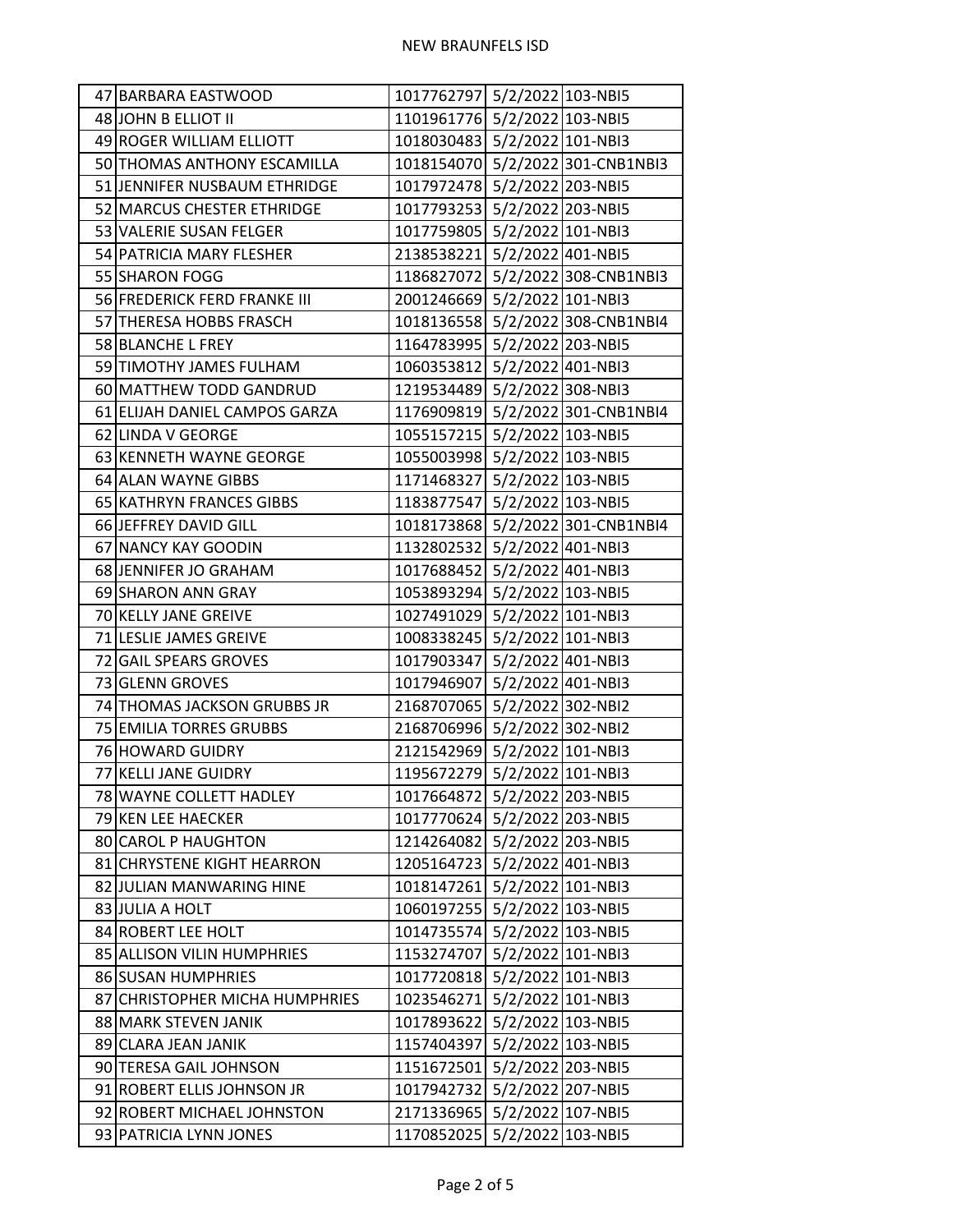| 94 DAVID KITTREDGE KEAN        | 2179372264 5/2/2022 107-NBI5 |                                  |
|--------------------------------|------------------------------|----------------------------------|
| 95 DEBRA D KIRKHAM             | 1164139519 5/2/2022 103-NBI5 |                                  |
| 96 GARY WAYNE KIRKHAM          | 1034051681 5/2/2022 103-NBI5 |                                  |
| 97 CATHERINE CARTER LAND       | 1167323167 5/2/2022 308-NBI4 |                                  |
| 98 JOHN PATRICK LEE            | 1168229301 5/2/2022 101-NBI3 |                                  |
| 99 DANIEL CLIFFORD LEIMBACH    | 1154692236 5/2/2022 207-NBI5 |                                  |
| 100 DEBORAH JANELLA LEIMBACH   | 1156486007 5/2/2022 207-NBI5 |                                  |
| 101 MARK STEVEN LENZ           | 1010902680 5/2/2022 103-NBI5 |                                  |
| 102 LAURENCE MARTIN LEVETT     | 1023312534 5/2/2022 103-NBI5 |                                  |
| 103 JAMES BRENT LIMMER         | 1009353295 5/2/2022 103-NBI5 |                                  |
| 104 JUSTIN ANDREW LOEHR        | 1150326207 5/2/2022 201-NBI4 |                                  |
| 105 KRISTEN R LOEHR            | 1060146092 5/2/2022 201-NBI4 |                                  |
| 106 CHYREL MITCHELL MADDEN     | 1017736668 5/2/2022 103-NBI5 |                                  |
| 107 DEBBIE SUE MANN            | 1067054437 5/2/2022 101-NBI3 |                                  |
| 108 DANIEL SUAREZ MARTINEZ     |                              | 1028525869 5/2/2022 301-CNB1NBI4 |
| 109 JONATHAN DALE MATOCHA      |                              | 1017779432 5/2/2022 308-CNB1NBI3 |
| 110 MICHELLE LYNNE MATOCHA     |                              | 1051594913 5/2/2022 308-CNB1NBI3 |
| 111 LORI LEE MAYFIELD          | 1207231819 5/2/2022 302-NBI2 |                                  |
| 112 SOPHRONIA LYNN MCCORD      | 1196828390 5/2/2022 103-NBI5 |                                  |
| 113 PATRICIA RONAGHAN MCCOY    | 1017778977 5/2/2022 103-NBI5 |                                  |
| 114 MICHAEL LYLE MCKINNEY      | 1007452188 5/2/2022 401-NBI3 |                                  |
| 115 BARBARA E MCKINNEY         | 1012402864 5/2/2022 401-NBI3 |                                  |
| 116 TIMOTHY SCOTT MEGASON      | 1017849481 5/2/2022 103-NBI5 |                                  |
| 117 CHERYL SWEET MICHELSON     |                              | 1102128729 5/2/2022 301-CNB1NBI4 |
| 118 KAREN MARIE MILES-JOHNSTON | 2171336769 5/2/2022 107-NBI5 |                                  |
| 119 FREDERICK STEPHEN MINUS    | 1064340407 5/2/2022 101-NBI3 |                                  |
| 120 STEPHEN MIS                | 1018014710 5/2/2022 401-NBI3 |                                  |
| 121 JOHN DAVID MOOS            | 1017667517 5/2/2022 103-NBI5 |                                  |
| 122 CYNTHIA SUE MOOS           | 1101984918 5/2/2022 103-NBI5 |                                  |
| 123 ROBERTO MORALES            |                              | 1155408416 5/2/2022 301-CNB1NBI4 |
| 124 KATHLEEN M MORALES         |                              | 2048242323 5/2/2022 301-CNB1NBI4 |
| 125 HENRY PHILLIP MUCHMORE     | 2137330392 5/2/2022 203-NBI5 |                                  |
| 126 SONIA C MUNOZ-GILL         |                              | 1017757437 5/2/2022 301-CNB1NBI4 |
| 127 NANCY SCHINZLER NELSON     | 1016121596 5/2/2022 101-NBI3 |                                  |
| 128 VERNON LEOPOLD NELSON      | 1072625088 5/2/2022 101-NBI3 |                                  |
| 129 DIANA LYNN NEWELL          |                              | 2152407102 5/2/2022 308-CNB1NBI3 |
| 130 PHYLIS WEST OFFERMAN       | 1017777124 5/2/2022 401-NBI3 |                                  |
| 131 MARK TIMOTHY OLIVER        | 1017929161 5/2/2022 207-NBI5 |                                  |
| 132 LINDSAY MARIE OWEN         | 2150371359 5/2/2022 401-NBI3 |                                  |
| 133 RANDALL JAMES PAPPAS       | 1017986408 5/2/2022 101-NBI3 |                                  |
| 134 SCOTT DAVID PARSONS        | 2186646276 5/2/2022 207-NBI5 |                                  |
| 135 ESTHER PARSONS             | 2186988552 5/2/2022 207-NBI5 |                                  |
| 136 CRAIG ALLEN PATTERSON      | 2186765456 5/2/2022 207-NBI5 |                                  |
| 137 JEFFREY HOWARD PATTERSON   | 1017751375 5/2/2022 101-NBI3 |                                  |
| 138 KATHRYN JANE PATTERSON     | 2186765473 5/2/2022 207-NBI5 |                                  |
| 139 DAVID ALEXANDER PAYSON     | 1169711835 5/2/2022 101-NBI3 |                                  |
| 140 SUSAN PANDZIK PIEPER       | 1013473204 5/2/2022 302-NBI2 |                                  |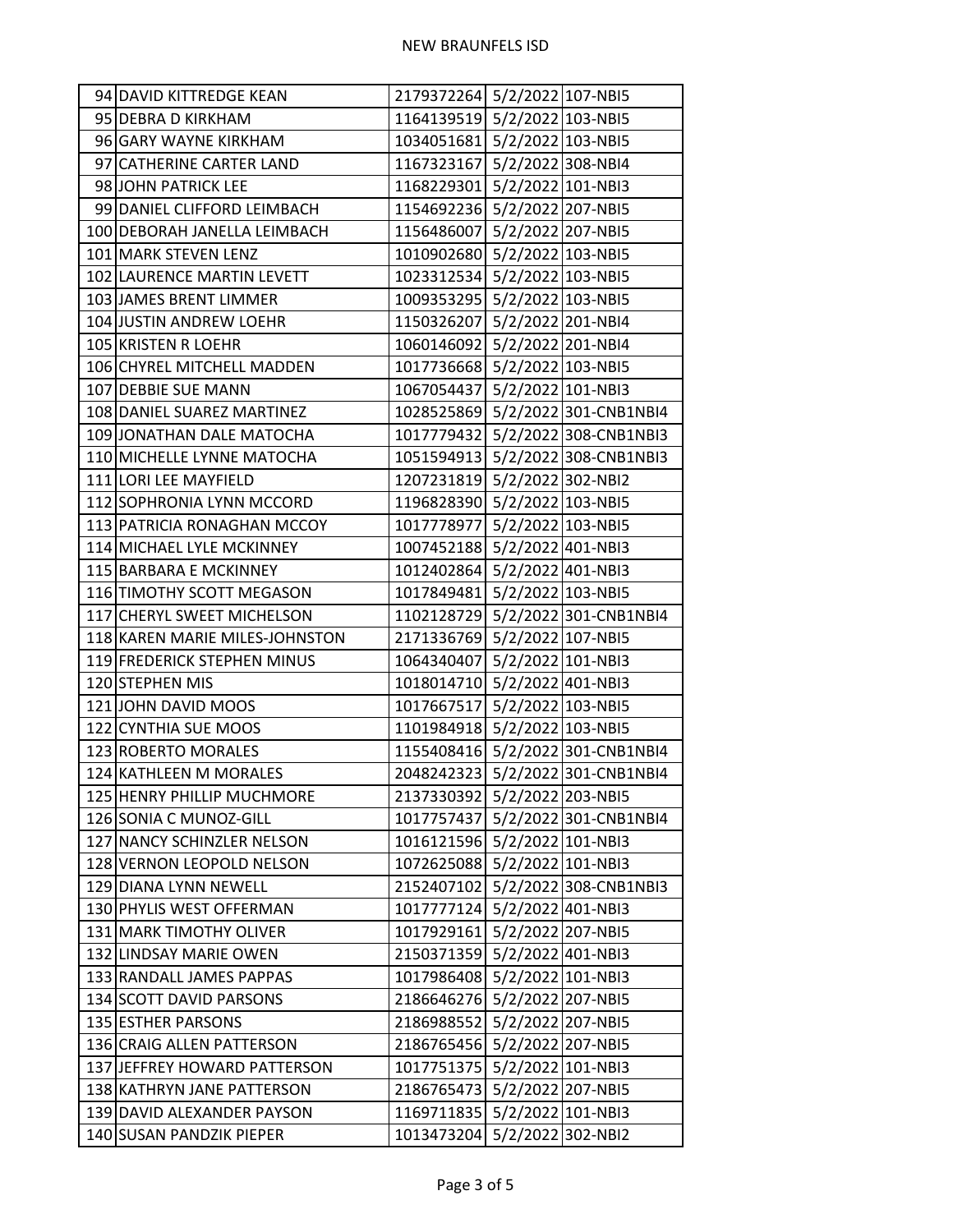| 141 DALE S PIEPER               | 1200138133 5/2/2022 302-NBI2     |
|---------------------------------|----------------------------------|
| 142 MELISSA POWELL              | 2000325546 5/2/2022 201-NBI4     |
| 143 FRANCES BOWIE RABE          | 1068328299 5/2/2022 103-NBI5     |
| 144 JAMES WILLIAM RACANELLI     | 1017797635 5/2/2022 103-NBI5     |
| 145 GERALD EDWARD RADERSTORF JR | 1017747214 5/2/2022 207-NBI5     |
| 146 DARLENE ANN RADERSTORF      | 1017747205 5/2/2022 207-NBI5     |
| 147 SARAH ELIZABETH REEVES      | 1017672842 5/2/2022 101-NBI3     |
| 148 WILLIAM EDWARD REEVES       | 1017672857 5/2/2022 101-NBI3     |
| 149 JAMES MART REIGLE           | 1018000365 5/2/2022 101-NBI3     |
| 150 ANDREW LEE REIMUND          | 1135706792 5/2/2022 207-NBI5     |
| 151 JOHN RICHARD REITZ          | 1107191502 5/2/2022 308-CNB1NBI3 |
| 152 KEITH LAWRENCE REMO         | 1211719575 5/2/2022 401-NBI3     |
| 153 TINA L REYNOLDS             | 1017926357 5/2/2022 207-NBI5     |
| 154 MARK WAYNE REYNOLDS         | 1017754256 5/2/2022 207-NBI5     |
| 155 COLLEEN O BRIEN RIVAS       | 1018115950 5/2/2022 101-NBI3     |
| 156 JEFFREY DEAN ROBINSON       | 1017678326 5/2/2022 302-NBI1     |
| 157 DAVID EUGENE RUSSO          | 2188399683 5/2/2022 302-NBI2     |
| 158 RUTH NAOMI SALDANA          | 1017972497 5/2/2022 207-NBI5     |
| 159 JOSHUA RAY SALGE            | 1017925341 5/2/2022 103-NBI5     |
| 160 JULIA REESE SALSMAN         | 1017803269 5/2/2022 101-NBI3     |
| 161 PAULITA ULLOA SANCHEZ       | 1032190008 5/2/2022 301-CNB1NBI4 |
| 162 SANDRA SANCHEZ              | 1139142527 5/2/2022 103-NBI5     |
| 163 LOUIS LEONARD SANCHEZ       | 1117496700 5/2/2022 203-NBI5     |
| 164 RUBEN V SANCHEZ             | 1141524119 5/2/2022 103-NBI5     |
| 165 RENE WALKER SANCHEZ         | 1117398110 5/2/2022 203-NBI5     |
| 166 RANDOLPH KENT SANDERS       | 1017746007 5/2/2022 101-NBI3     |
| 167 VIOLET ELIZABETH SANDERS    | 1017744411 5/2/2022 101-NBI3     |
| 168 ESTHER EILEEN SCANLON       | 1217506194 5/2/2022 207-NBI5     |
| 169 WILLIAM JOSEPH SCANLON      | 1217506932 5/2/2022 207-NBI5     |
| 170 LUTHER ANSTON SCHULZE       | 1153303958 5/2/2022 301-CNB1NBI4 |
| 171 RACHEL LEE SHELTON          | 1024148758 5/2/2022 103-NBI5     |
| 172 JACQUELYN MARIE SIMMONDS    | 1068081299 5/2/2022 302-NBI2     |
| 173 CHAD ALAN SKRHAK            | 1179687962 5/2/2022 103-NBI5     |
| 174 CHERYL LYNN SMITH           | 1017908385 5/2/2022 401-NBI3     |
| 175 WILLIAM DUDLEY SNEED        | 1215441384 5/2/2022 103-NBI5     |
| 176 PATRICIA PARKS SNEED        | 1017693696 5/2/2022 103-NBI5     |
| 177 MADGE E BAYSTON STORM       | 1017717125 5/2/2022 203-NBI5     |
| 178 JOHN EDWARD SULLENGER       | 1017881207 5/2/2022 308-CNB1NBI4 |
| 179 DANEAN PATE SULLENGER       | 1168029966 5/2/2022 308-CNB1NBI4 |
| 180 FLORENCE SULTEMEIER         | 1017691182 5/2/2022 201-NBI4     |
| 181 ERIC MICHAEL SULTEMEIER     | 1017632909 5/2/2022 101-NBI3     |
| 182 MICHAEL VERNON TAYLOR       | 1017711516 5/2/2022 101-NBI3     |
| 183 SYLVIA ANN TAYLOR           | 1017754045 5/2/2022 101-NBI3     |
| 184 BEVERLY TROLLINGER          | 1017703009 5/2/2022 207-NBI5     |
| 185 WILLIAM JOSEPH TURNER       | 1113354497 5/2/2022 203-NBI5     |
| 186 LYNDA RAWLINGS TURNER       | 1113346149 5/2/2022 203-NBI5     |
| 187 DION MARIE TURNER           | 1203752781 5/2/2022 101-NBI3     |